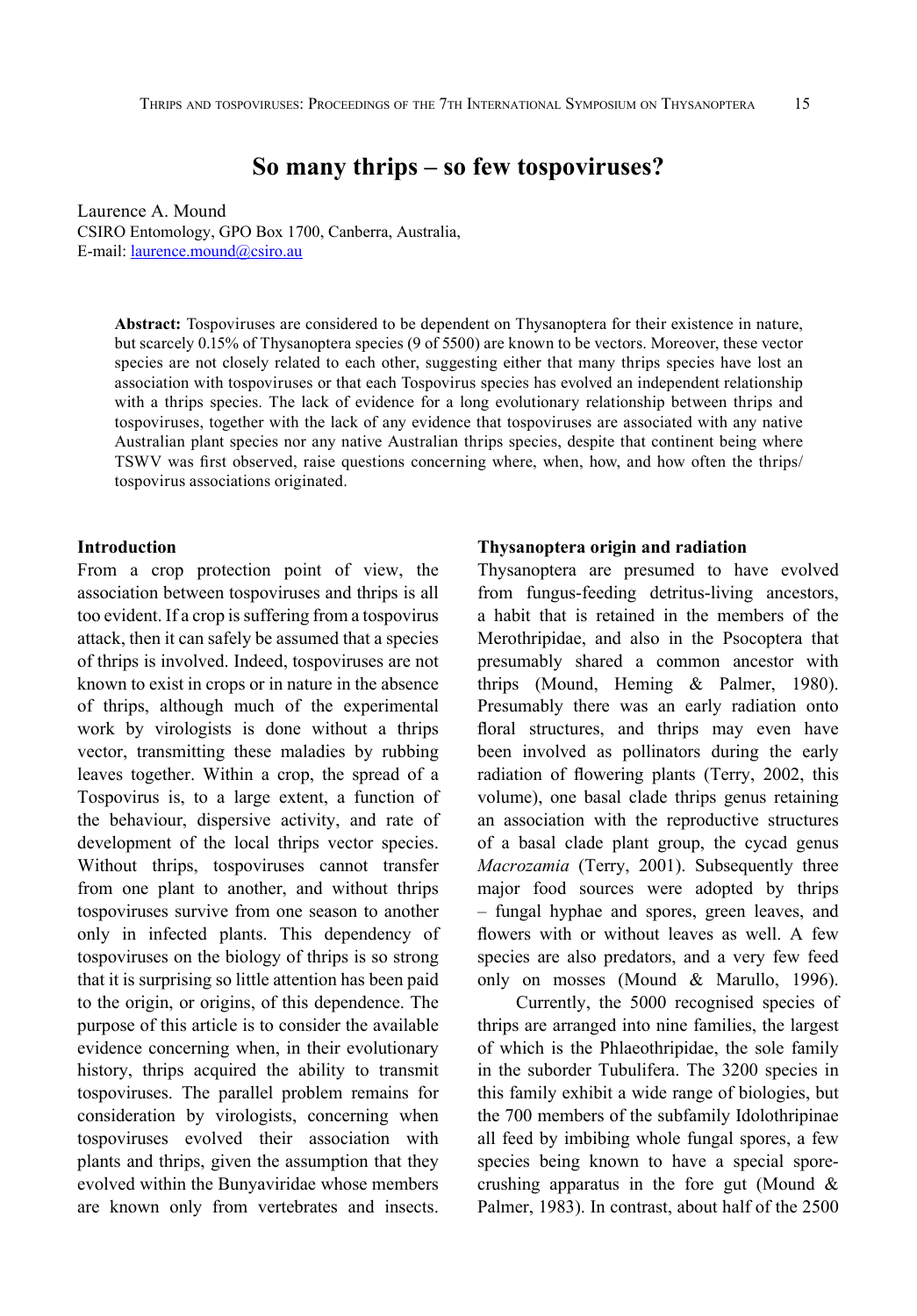species in the subfamily Phlaeothripinae feed on fungal hyphae rather than spores, with most of the remaining species feeding on flower or leaf tissues, including a few on mosses, and a very few species predatory on other small arthropods. Some of the leaf-feeding Phlaeothripinae induce galls, particularly in tropical countries, but very few species in this subfamily attack any crops, and none are known to be associated with any tospoviruses.

The other eight families in the Thysanoptera are all included in the suborder Terebrantia (Table 1) (Moritz, Morris & Mound, 2001). Members of the Merothripidae and Uzelothripidae are all very small thrips associated with fungal hyphae in warm countries. In contrast, members of the Melanthripidae are usually large and robust, and they all breed in flowers in temperate areas. The Aeolothripidae is a rather larger family, but whereas the species of the two largest genera, *Aeolothrips* and *Desmothrips*, are commonly phytophagous in flowers or non-obligate predators on other arthropods, the species in the many small genera from the tropics are all obligate predators. The species of the next two families are rather poorly known, although all five species in one genus of Adiheterothripidae are known only from the flowers of date palms, *Phoenix dactylifera*. The seventh family, Heterothripidae, is found only in the New World and, with one exception, all the species are flowerliving. The exception is of considerable biological interest, because it has recently been shown to be ectoparasitic on a species of Homoptera, a way of life that is unique amongst Thysanoptera (Izzo et al. 2001; Pinent et al, 2002, this volume).

The eighth family of Terebrantia is, with 1700 known species, by far the largest. The Thripidae is found worldwide, from Greenland to the southern oceans, and includes almost all of the pest species of thrips. The species of many genera are associated only with grasses, whereas others are associated only with dicotyledonous plants, some in flowers but others only on leaves. Pest species are commonly more adaptable in their habits, and many of them feed and breed both on leaves and in flowers.

### **Thrips associated with tospoviruses**

For Tospovirus workers, the important statistic in Table 1 is that only 9 of the 5500 known species of thrips have been shown to be associated with any of these diseases. Thus less than 0.2% of Thysanoptera species are known to be associated with tospoviruses, and there is no evidence that many more thrips species are likely to be implicated. This immediately suggests that the probability of a long evolutionary history between these organisms is unlikely. More significantly, the few thrips species that are associated with tospoviruses are not closely related to each other (Table 2).

Only five of the 160 described species of *Frankliniella* are known to be vectors of tospoviruses, only three of the 280 species of the genus *Thrips*, and just one of the 90 species of *Scirtothrips*. Phylogenetically, the third of these thrips genera is widely distant from the first two (Mound & Marullo, 1996). Moreover, *Thrips* and *Frankliniella* are members of generic groups that cannot be considered closely related in view of their structural differences. *Frankliniella* genus-group is probably Gondwanan in origin, whereas *Thrips* genus-group is a relatively recent lineage, apparently evolving subsequent to the separation of the African and South American continents (Mound, 2002, this volume).

Even within the two genera, *Thrips* and *Frankliniella*, the vector species are not closely related, neither phylogenetically nor geographically (Table 3). The Eurasian species, *F. intonsa*, is similar in structure to the western USA species, *F. occidentalis*, but the species most closely similar to the western flower thrips is *F. panamensis* (Moritz, Morris & Mound, 2001). *F. fusca* and *F. zucchini* both differ considerably in structure from these species, and *F. schultzei* seems even more distantly related (Mound, 2002, this volume). Similarly, the structural differences between the three species of genus *Thrips* that are known as vectors are so great that these three cannot be considered as being closely related within this large and diverse genus.

#### **Origin of the thrips/Tospovirus relationship**

Since the known vector species are not closely related to each other, two alternative evolutionary scenarios must be considered. Assuming that the thrips/Tospovirus associations had a single evolutionary origin, then this must have been early in the evolution of the Thripinae. This assumption involves the conclusion that the vast majority of thrips species subsequently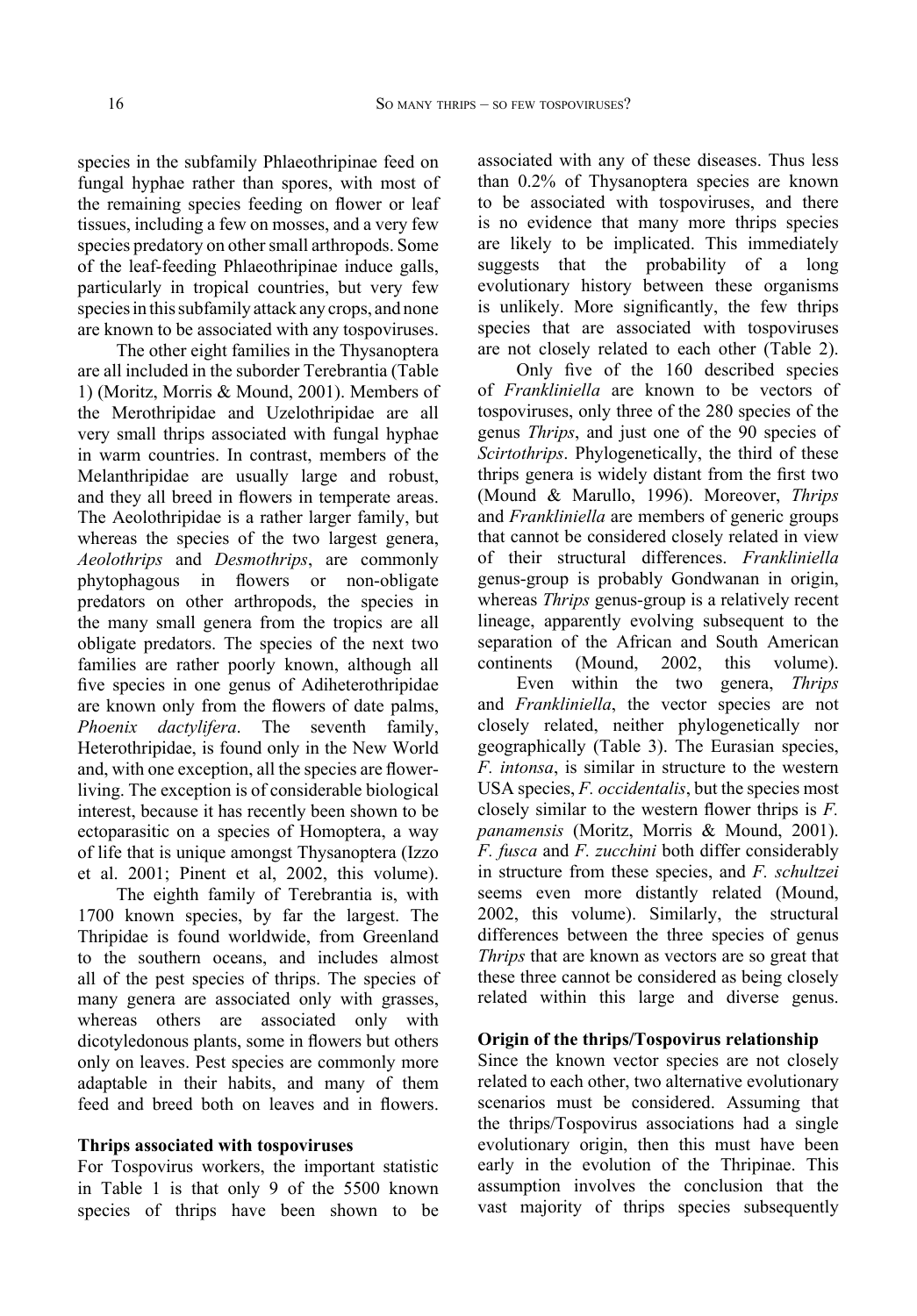became resistant to these organisms thus losing the ability to act as vectors to plants. The alternative scenario is that the thrips/Tospovirus associations have had multiple origins, each of the unrelated vector species developing an association with a Tospovirus independently. The first of these scenarios seems, to a thrips worker, essentially unlikely. However, because the existence of each Tospovirus is considered to be dependent on the existence of its vector, the second scenario implies that each Tospovirus has itself evolved independently, a situation that virologists apparently consider impossible.

# **Country of origin of Tospoviruses**

Finally, when considering origins, it is essential to distinguish between the country where a Tospovirus is first recorded, and the country where it may have originated. The first of these is probably a function of the existence locally of a virologist sufficiently interested to discover the virus, and is likely to be of little evolutionary significance. Thus although Australia was where TSWV was first noted, and a further 10 years elapsed before this virus was found elsewhere, this cannot be taken as evidence that it originated there (Best, 1968). Within Australia, tospoviruses are

widespread, but they have been recorded in that

continent almost exclusively from non-native plant species, and are known to be vectored only by non-native thrips species. Evidence for the existence of these viruses in any member of the diverse Australian flora is very weak, despite the comment by Best (1968) that TSWV might be latent or symptomless in some native Australian plants. Latham & Jones (1997) reported examining 1590 specimens of 42 species of Australian native plants, but found Tospovirus in only one specimen (*Calectasia cyanea*; Xanthorrhoeaceae). In contrast, they tested 12,105 specimens of 70 different species of introduced weeds, vegetables and ornamentals, and found Tospovirus in 664 specimens. Moreover, high incidence of TSWV was related to the presence of the introduced thrips, *F. occidentalis*. Again, it must be stressed that no native Australian thrips species has been shown to be a vector, and the thrips breeding on crop plants in Australia are almost always species that have been introduced from overseas (Mound & Gillespie, 1997). Finally, we cannot assume that vector species, such as *F. occidentalis* or *F. schultzei* that are now widespread around the world, acquired an association with any particular Tospovirus before, rather than subsequent to being distributed widely around the world by human trading in plants.

| <b>FAMILIES</b>    | <b>SUB-FAMILIES</b> | Genera<br>currently valid | <b>Species</b><br>currently valid | <b>Species</b><br>vectoring<br><b>Tospovirus</b> |
|--------------------|---------------------|---------------------------|-----------------------------------|--------------------------------------------------|
| Phlaeothripidae    | Phlaeothripinae     | 350                       | 2500                              | $\theta$                                         |
|                    | Idolothripinae      | 80                        | 700                               | 0                                                |
| Uzelothripidae     |                     |                           |                                   | 0                                                |
| Merothripidae      |                     | 3                         | 15                                | 0                                                |
| Melanthripidae     |                     | 4                         | 65                                | 0                                                |
| Aeolothripidae     |                     | 23                        | 190                               | 0                                                |
| Fauriellidae       |                     | 4                         |                                   | 0                                                |
| Adiheterothripidae |                     | 3                         | 6                                 | 0                                                |
| Heterothripidae    |                     | $\overline{4}$            | 70                                | 0                                                |
| Thripidae          | Panchaetothripinae  | 35                        | 125                               | 0                                                |
|                    | Dendrothripinae     | 10                        | 90                                | $\theta$                                         |
|                    | Sericothripinae     | 10                        | 90                                | 0                                                |
|                    | Thripinae           | 235                       | 1700                              | 9                                                |

Table 1. Occurrence of Tospovirus vector species in the Thysanoptera